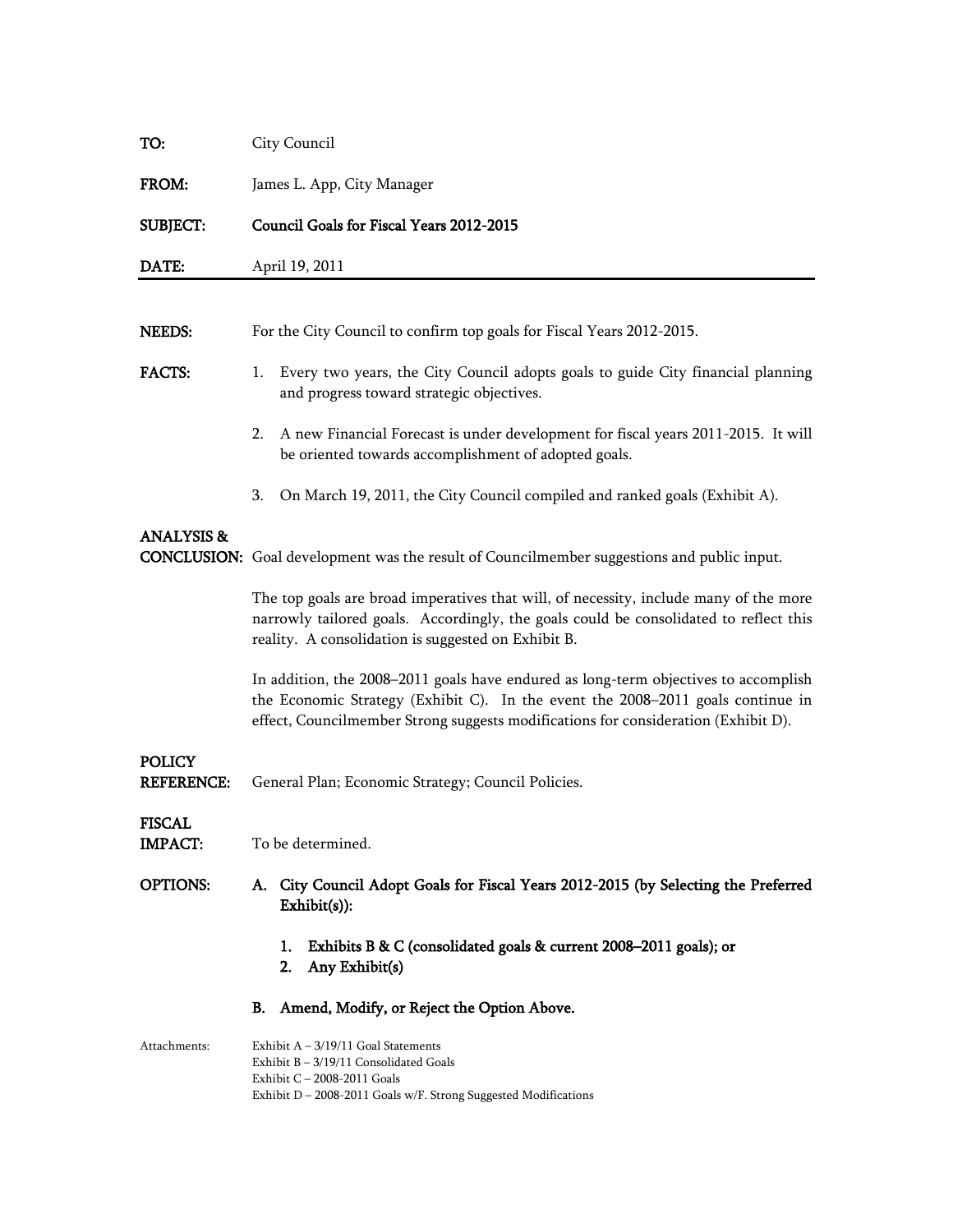| <b>City Goals 2012 - 2015</b> |                                                                    |              |
|-------------------------------|--------------------------------------------------------------------|--------------|
|                               | March 19, 2011                                                     | Average      |
| 1                             | Develop a Recovery Plan                                            | 4.2          |
| $\mathbf{2}$                  | Live within our means                                              | $\mathbf{3}$ |
| 3                             | Develop a road improvement financing plan for public consideration | 2.8          |
| 4                             | Improve roads, alleys & transportation system                      | 2.8          |
| 5                             | <b>Promote business</b>                                            | $\mathbf{2}$ |
| 6                             | <b>Complete major planning efforts</b>                             | 1.6          |
| $\overline{7}$                | Establish adequate water and sewer rates/fees                      | 1.6          |
| 8                             | <b>Complete funded projects</b>                                    | 1.2          |
| 9                             | <b>Promote tourism</b>                                             | 1.2          |
| 10                            | <b>Expand volunteerism to support community services</b>           | 1.2          |
| 11                            | <b>Expedite project approvals and permitting</b>                   | 1            |
| 12                            | Preserve critical public safety capacity                           | 0.8          |
| 13                            | <b>Maintain library services and hours</b>                         | 0.8          |
| 14                            | Develop a natural resource management (climate action) plan        | 0.2          |
| 15                            | <b>Promote community events</b>                                    | 0.2          |
| 16                            | Reassess events for return on investment                           | 0.2          |
| 17                            | Update General Plan for water safe annual yield                    | 0.2          |

**5 = Most Important Goal**

**3 = Important Goal to Achieve, if resources are available**

**1 = Defer to Future Consideration**

**0 Do not pursue at this time**

# Exhibit A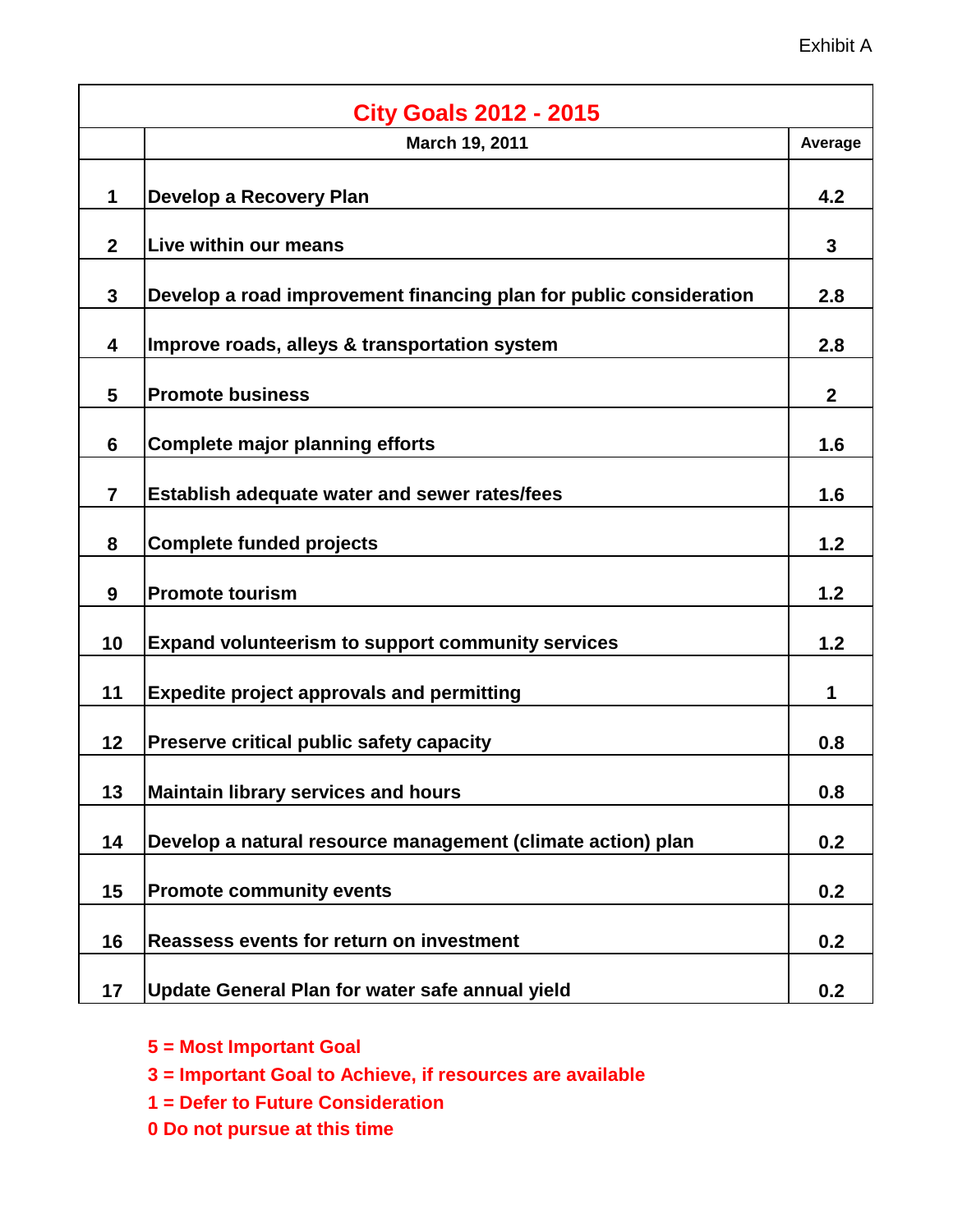#### EXHIBIT B

#### CITY COUNCIL GOALS 2012-2015

#### **CONSOLIDATED**

#### $\triangleright$  Develop a recovery and redeployment plan

[Determine priorities, scope, sequence, timing, rate and degree of restoration of services, infrastructure maintenance, staffing, & marketing]

#### $\triangleright$  Live within our means

- o Limit use of reserves, continue labor savings, & increase volunteerism
- o Establish adequate water and sewer rates
- o Update development impact fees

#### $\triangleright$  Improve transportation system

- O Complete funded projects [Theatre Drive realignment; 46E/101/17<sup>th</sup>/13<sup>th</sup> Streets]
- o Develop road maintenance public financing option

#### $\triangleright$  Complete major planning efforts

- o UTTC; Circulation Element; CRASP; OBSP; Sphere of Influence update
- o Expedite planning and permitting
- o Update General Plan

#### $\triangleright$  Prepare Natural Resource Management (Climate Action) Plan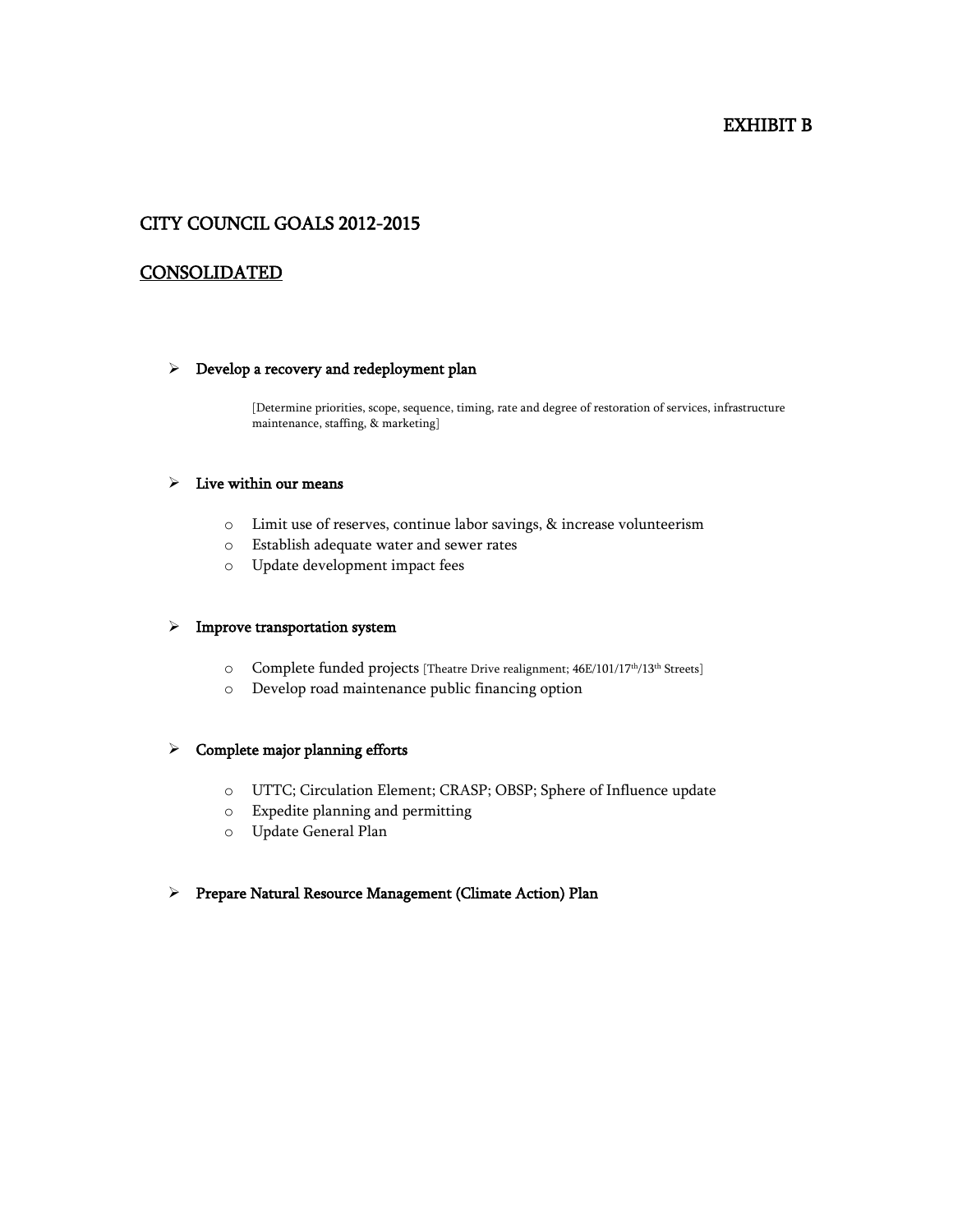# Exhibit C

**Primary Goals in Burgundy Important Goals are in Blue Other Goals are in Black** 



**City of Paso Robles 2008-2011 Goal Setting City Council Scoring Sheet** 

## **Economic Strategy - People**

**I. Develop, increase educational attainment, and skills of people.** 

| $\mathbf{A}$   | Support a full range of educational opportunities.                                                                                                                                                                                                                                                                                                                                                                                                                                                                                                                                                                                                                                                                                                                                  |
|----------------|-------------------------------------------------------------------------------------------------------------------------------------------------------------------------------------------------------------------------------------------------------------------------------------------------------------------------------------------------------------------------------------------------------------------------------------------------------------------------------------------------------------------------------------------------------------------------------------------------------------------------------------------------------------------------------------------------------------------------------------------------------------------------------------|
| $\mathbf{1}$   | <b>Support local schools.</b>                                                                                                                                                                                                                                                                                                                                                                                                                                                                                                                                                                                                                                                                                                                                                       |
|                | <b>Cuesta College:</b><br>$\bullet$<br>Aid development of the Trade & Technology Building<br>$\circ$<br><b>Support creation of a Dental Hygiene Program</b><br>$\circ$<br><b>Encourage expansion of bilingual education</b><br>$\circ$<br><b>P.R. Unified School District:</b><br>$\bullet$<br><b>Support upgrade &amp; expansion of High School</b><br>$\Omega$<br>Encourage joint development of Trade/Tech Building & Program with Cuesta<br>$\circ$<br><b>College</b><br>o Undertake road, frontage and landscape improvements for the Flamson Main<br><b>Building project</b><br>Formulate development plan & budget for the joint Montebello School/Park<br>$\circ$<br>site<br>Assure adequate school facility impact mitigation from/by Specific Plan<br>$\circ$<br>projects |
|                | • First Five Commission<br>Aid in development of the proposed Early Care, Education & Family Resource<br>$\circ$<br><b>Center</b><br><b>Relocate the Library Study Center to the First Five Facility</b><br>$\circ$                                                                                                                                                                                                                                                                                                                                                                                                                                                                                                                                                                 |
| 2.             | <b>Expand Library, hours, and service.</b>                                                                                                                                                                                                                                                                                                                                                                                                                                                                                                                                                                                                                                                                                                                                          |
| 3.             | Work with Cal Poly and the Wine Industry to develop agriculture and viticulture education and<br>information programs                                                                                                                                                                                                                                                                                                                                                                                                                                                                                                                                                                                                                                                               |
| $\mathbf{4}$ . | Increase City staff cross-training and education                                                                                                                                                                                                                                                                                                                                                                                                                                                                                                                                                                                                                                                                                                                                    |
| 5.             | Increase after school education programs                                                                                                                                                                                                                                                                                                                                                                                                                                                                                                                                                                                                                                                                                                                                            |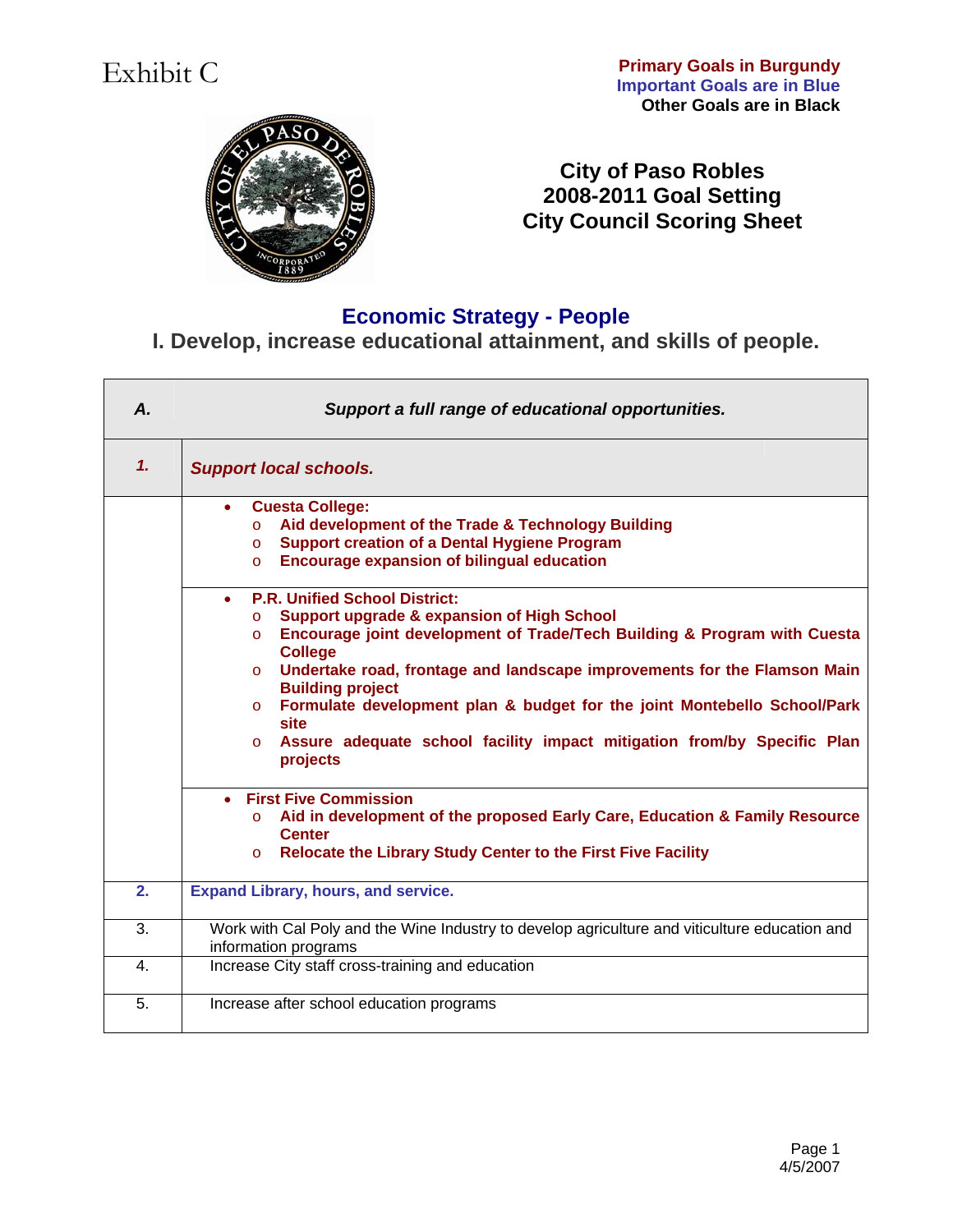# **Economic Strategy – Place**

**II. Improve Quality of Place** 

| А.            | Implement development policies for greater infrastructure efficiency.                                                                                                                                                                                                                                                             |
|---------------|-----------------------------------------------------------------------------------------------------------------------------------------------------------------------------------------------------------------------------------------------------------------------------------------------------------------------------------|
| $\mathbf 1$ . | Improve transit.                                                                                                                                                                                                                                                                                                                  |
|               | Improve maintenance of streets & alleys (fund the Pavement Mgt. Program)<br>$\bullet$                                                                                                                                                                                                                                             |
|               | Increase/improve public transit services<br>۰<br>○ Add downtown trolley service<br>o Evaluate light rail service between PR and SLO                                                                                                                                                                                               |
|               | Encourage compact, mixed use & pedestrian oriented development<br>۰                                                                                                                                                                                                                                                               |
|               | <b>Complete traffic circulation improvement plans:</b><br>$\bullet$<br><b>Creston Road Plan Line,</b><br>$\overline{O}$<br>HWY 101/46W Intersection,<br>$\circ$<br>o HWY 46E/Airport Road Intersection,<br>13th St. Bridge/Freeway Overpass & Access Improvements<br>$\circ$<br><b>Southern Salinas River Crossing</b><br>$\circ$ |
| 2.            | Preserve energy and natural resources.                                                                                                                                                                                                                                                                                            |
|               | <b>Complete &amp; implement the Integrated Water Resources Plan</b><br>$\bullet$                                                                                                                                                                                                                                                  |
|               | <b>Acquire alternate fuel vehicles</b><br>$\bullet$                                                                                                                                                                                                                                                                               |
|               | Investigate alternatives to generate electricity<br>$\bullet$                                                                                                                                                                                                                                                                     |
|               | Develop "green" building standards (LEED)<br>$\bullet$                                                                                                                                                                                                                                                                            |
|               | Form an Energy Conservation Task Force<br>$\bullet$<br>Perform energy audits<br>O<br>Encourage solar power<br>$\circ$<br>Encourage energy efficiency<br>$\circ$<br>Adopt US Council of Mayors' Climate Protection Agreement<br>$\circ$                                                                                            |
|               | Establish an in-town hazardous waste depository<br>$\bullet$                                                                                                                                                                                                                                                                      |
|               | Beautify Hwy 101 Corridor<br>$\bullet$                                                                                                                                                                                                                                                                                            |
|               | Expand litter control programs<br>$\bullet$                                                                                                                                                                                                                                                                                       |
| 3.            | Develop a technology utility master plan (example - fiber optic cable system)                                                                                                                                                                                                                                                     |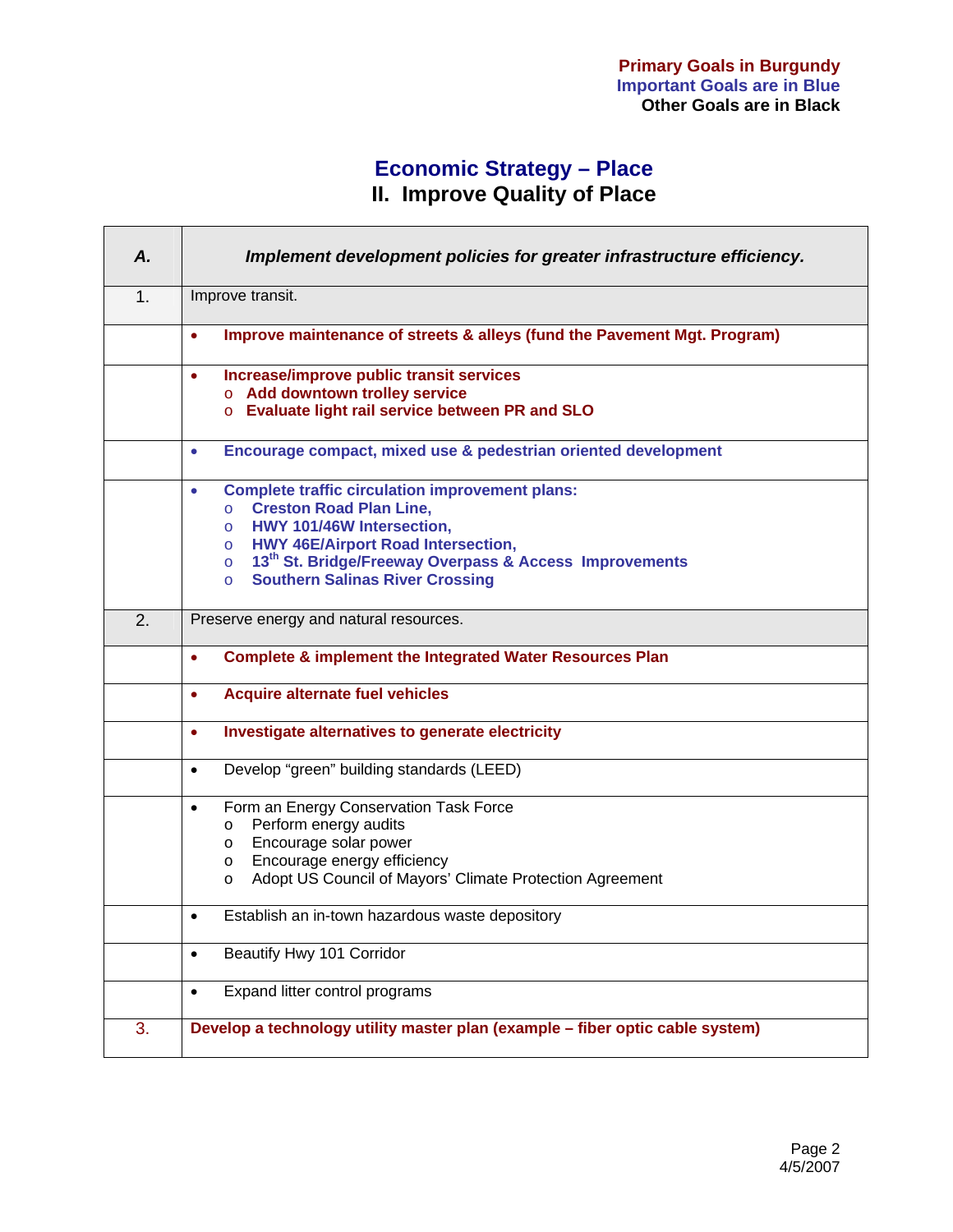| <b>B.</b>      | Develop distinctive design standards.                                                                                                                                                                                                                                                                                                                                                                                                                                                                       |
|----------------|-------------------------------------------------------------------------------------------------------------------------------------------------------------------------------------------------------------------------------------------------------------------------------------------------------------------------------------------------------------------------------------------------------------------------------------------------------------------------------------------------------------|
| 1.             | Achieve design excellence.                                                                                                                                                                                                                                                                                                                                                                                                                                                                                  |
|                | <b>Complete Chandler Ranch Area Specific Plan (CRASP) &amp; Olsen/Beechwood Specific</b><br>٠<br>Plans (OBSP), Gateway Standards, and Purple Belt Plan                                                                                                                                                                                                                                                                                                                                                      |
|                | Revise development & zoning regulations into a form-based code<br>$\bullet$                                                                                                                                                                                                                                                                                                                                                                                                                                 |
|                | <b>Complete the 4th Street Master Plan</b><br>٠                                                                                                                                                                                                                                                                                                                                                                                                                                                             |
|                | <b>Streamline permit process</b><br>$\bullet$                                                                                                                                                                                                                                                                                                                                                                                                                                                               |
|                | Create infill development design standards<br>$\bullet$                                                                                                                                                                                                                                                                                                                                                                                                                                                     |
|                | Develop Historic Resources inventory and preservation plan<br>$\bullet$                                                                                                                                                                                                                                                                                                                                                                                                                                     |
|                | Establish an Architectural Review Commission<br>$\bullet$                                                                                                                                                                                                                                                                                                                                                                                                                                                   |
| C.             | <b>Stimulate Investment in Strategic Areas</b>                                                                                                                                                                                                                                                                                                                                                                                                                                                              |
| $\mathbf{1}$ . | Improve and expand the Town Centre                                                                                                                                                                                                                                                                                                                                                                                                                                                                          |
|                | <b>Prepare a Town Centre Expansion/Revitalization Plan</b><br>$\bullet$<br><b>Complete Salinas River Corridor Conceptual Plan</b><br>$\circ$<br>Partner with PREC to master plan Event Center facilities<br>$\circ$<br><b>Master Plan City, Robbins &amp; Pioneer Parks</b><br>$\circ$<br><b>Master Plan Museums</b><br>$\circ$<br><b>Replace/expand City Park restrooms</b><br>$\circ$<br><b>Expand the Redevelopment area</b><br>$\circ$<br>Establish Downtown gateway markers (example: arch)<br>$\circ$ |
|                | <b>Complete and implement Downtown Parking &amp; Circulation Plan</b><br>$\bullet$<br><b>Acquire land for expanded parking</b><br>$\circ$                                                                                                                                                                                                                                                                                                                                                                   |
|                | Design and develop a new City Hall                                                                                                                                                                                                                                                                                                                                                                                                                                                                          |
|                | Complete Carnegie and Parking Lot repairs<br>$\bullet$                                                                                                                                                                                                                                                                                                                                                                                                                                                      |
|                | Develop Performing Arts Center Plan<br>$\bullet$                                                                                                                                                                                                                                                                                                                                                                                                                                                            |
|                | Acquire/use the Fox Theatre (for performing arts)<br>$\bullet$                                                                                                                                                                                                                                                                                                                                                                                                                                              |
|                | Develop a Spring Street Master Plan<br>$\bullet$                                                                                                                                                                                                                                                                                                                                                                                                                                                            |

**r**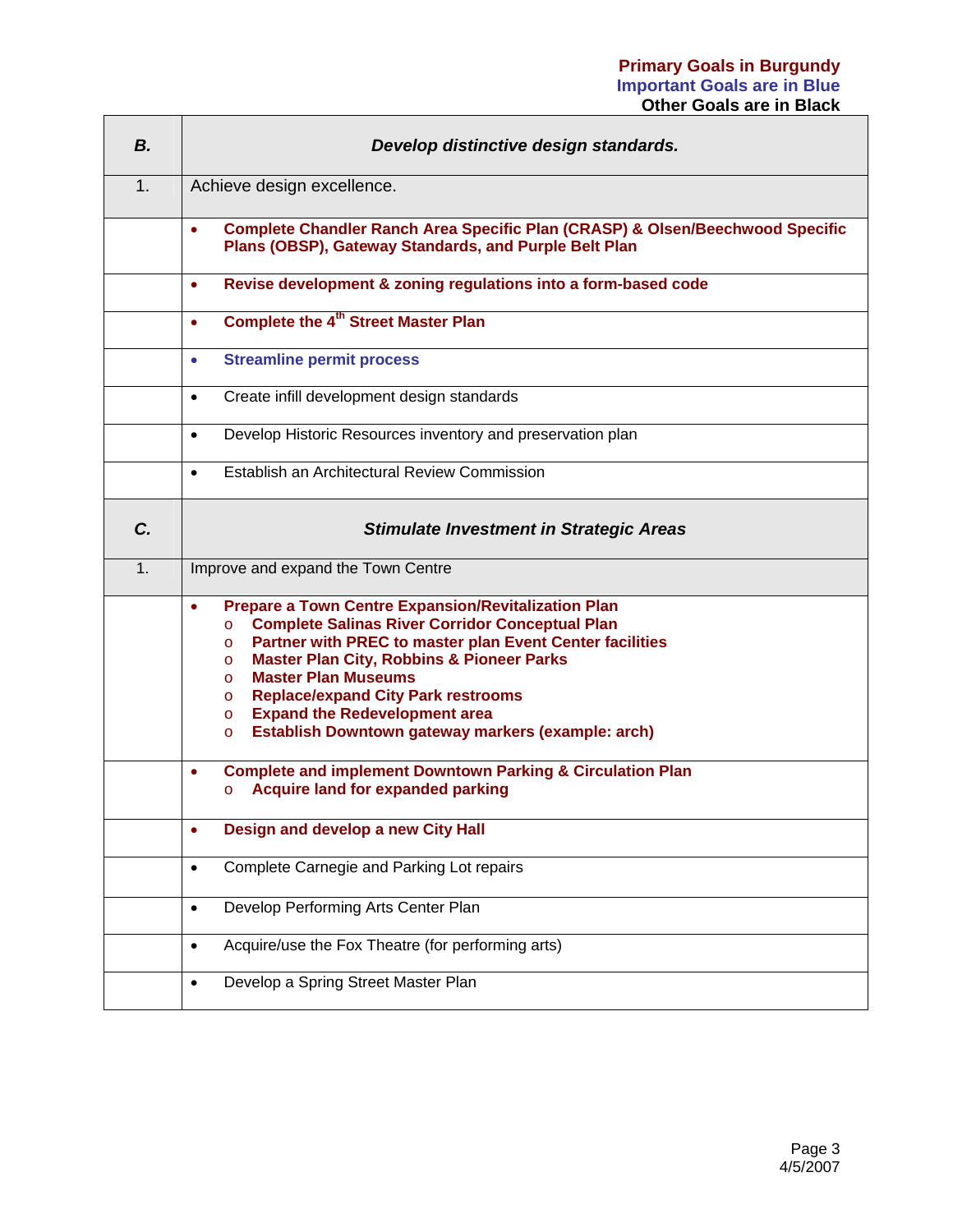| C.             | <b>Stimulate Investment in Strategic Areas (continued)</b>                                   |
|----------------|----------------------------------------------------------------------------------------------|
| 2.             | Revitalize Uptown.                                                                           |
|                | <b>Prepare Uptown Plan</b><br>$\bullet$                                                      |
| 3.             | <b>Develop the Airport</b>                                                                   |
|                | <b>Prepare a Business Plan</b><br>$\bullet$                                                  |
|                | Improve and expand infrastructure<br>$\bullet$                                               |
|                | Develop gateway & entrance enhancement plan<br>$\bullet$                                     |
|                | Prepare industrial and aviation development sites<br>$\bullet$                               |
|                | Improve/expand general aviation, commercial & visitor service<br>۰                           |
|                | Hire an individual to promote development<br>٠                                               |
| D.             | <b>Increase Housing</b>                                                                      |
| 1 <sub>1</sub> | <b>Prepare a comprehensive Housing Strategy</b>                                              |
| 2.             | Develop workforce & farm worker housing development incentive programs                       |
| E.             | Provide safe & sustainable community environ & services                                      |
| 1.             | Maintain and improve public safety                                                           |
|                | <b>Complete Implementation of the Emergency Services Growth Management Plan</b><br>$\bullet$ |
|                | Maintain police staffing at 1.4-1.6 officers per 1,000 residents<br>$\bullet$                |
|                | <b>Enhance Code Enforcement Program</b><br>٠                                                 |
|                | <b>Continue clearing the Salinas River</b><br>$\bullet$                                      |
|                | Provide regular disaster preparedness workshops<br>$\bullet$                                 |
| 2.             | Expand recreation opportunities                                                              |
|                | <b>Upgrade the Municipal Pool</b><br>$\bullet$                                               |
|                | <b>Plan for an Aquatics Center</b><br>$\bullet$                                              |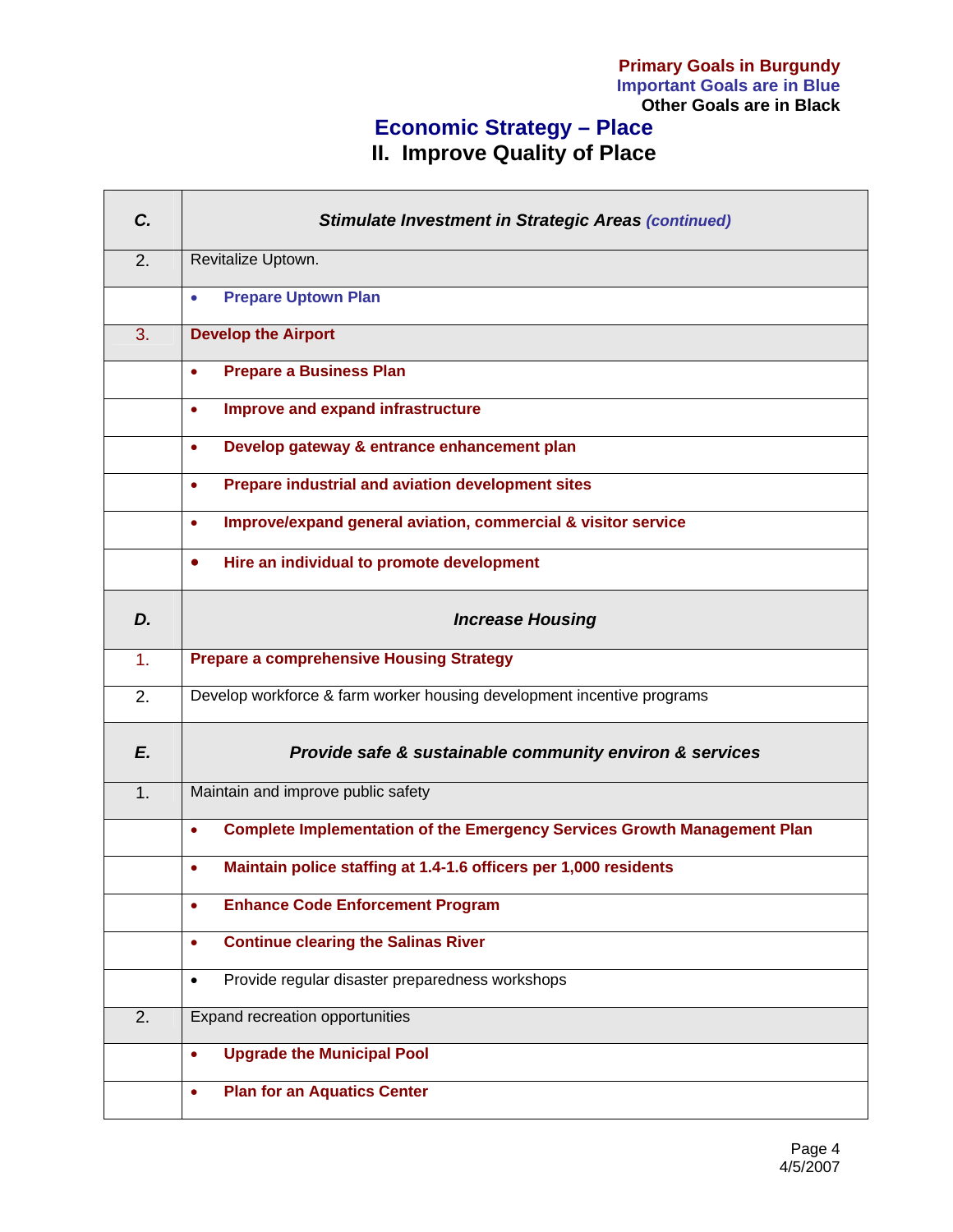| E. | Provide safe & sustainable community environ & services                                                                                                                                                                                                           |
|----|-------------------------------------------------------------------------------------------------------------------------------------------------------------------------------------------------------------------------------------------------------------------|
| 2. | Expand recreation opportunities (continued)                                                                                                                                                                                                                       |
|    | Implement another phase of the Sherwood Park Master Plan<br>$\bullet$                                                                                                                                                                                             |
|    | Improve and expand trails<br>$\bullet$                                                                                                                                                                                                                            |
|    | Enhance Centennial Park Teen Room<br>$\bullet$                                                                                                                                                                                                                    |
|    | <b>Expand Senior Services</b><br>$\bullet$                                                                                                                                                                                                                        |
|    | Add tennis courts<br>$\bullet$                                                                                                                                                                                                                                    |
|    | Add play fields<br>$\bullet$                                                                                                                                                                                                                                      |
|    | Establish a dog park<br>$\bullet$                                                                                                                                                                                                                                 |
|    | Reduce youth sport fees<br>$\bullet$                                                                                                                                                                                                                              |
|    | Address needs of disabled and other underserved populations<br>$\bullet$                                                                                                                                                                                          |
|    | Place historic merry-go-round<br>$\bullet$                                                                                                                                                                                                                        |
|    | Develop pocket parks<br>$\bullet$                                                                                                                                                                                                                                 |
| 3. | <b>Maintain fiscal neutrality and stability</b>                                                                                                                                                                                                                   |
|    | <b>Implement the Information System Strategic Plan</b><br>٠<br>o Replace Finance system<br>o Expand GIS applications<br><b>Implement e-commerce</b><br>$\circ$<br><b>o</b> Enhance web site<br>o Deploy mobile data computers<br>o Digitize City records/archives |
|    | Develop sufficient City staff, succession, and compensation                                                                                                                                                                                                       |
|    | <b>Promote bond measure for civic improvements</b><br>$\bullet$                                                                                                                                                                                                   |
|    | Expand City facility & infrastructure maintenance capacity<br>$\bullet$                                                                                                                                                                                           |
|    | Install wireless, digital water meters City-wide<br>$\bullet$                                                                                                                                                                                                     |
|    | Develop funding for special event support<br>$\bullet$                                                                                                                                                                                                            |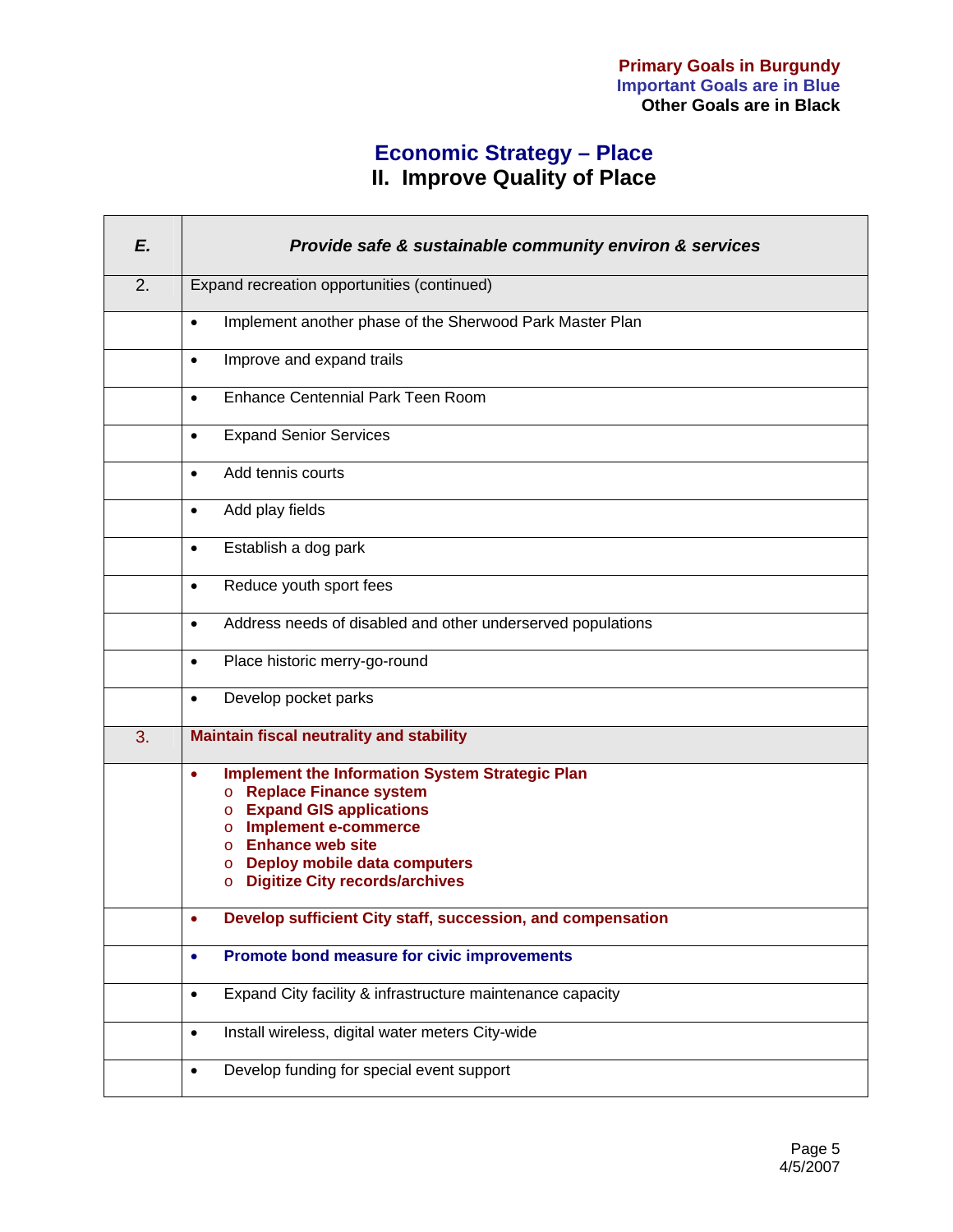# **Economic Strategy – Positioning III. Market the special attributes of the community.**

| Α.               | Promote viticulture, medical/health/wellness development, and local attractions.                                                                                                                                                                            |
|------------------|-------------------------------------------------------------------------------------------------------------------------------------------------------------------------------------------------------------------------------------------------------------|
| 1 <sub>1</sub>   | <b>Promote tourism</b>                                                                                                                                                                                                                                      |
| 2.               | Reinvent/restructure tourism promotion effort                                                                                                                                                                                                               |
| 3.               | Better utilize (and promote) the P.R. Events Center                                                                                                                                                                                                         |
| 4.               | Promote the PR Appellation, wine & vineyards<br><b>Promote special wine events</b><br>$\circ$<br>Develop wine country signage<br>$\Omega$<br><b>Develop a Wine Center</b><br>$\Omega$<br><b>Facilitate viticulture investment &amp; industry</b><br>$\circ$ |
| 5.               | Promote medical, health and wellness development and services                                                                                                                                                                                               |
| 6.               | Establish economic development point person                                                                                                                                                                                                                 |
| $\overline{7}$ . | <b>Commit resources to the Economic Strategy</b>                                                                                                                                                                                                            |
| 8.               | <b>Establish action plans to achieve Economic Strategy</b>                                                                                                                                                                                                  |
| 9.               | Encourage retail businesses of interest to youth                                                                                                                                                                                                            |
| 10.              | Develop a hot springs attraction                                                                                                                                                                                                                            |
| 11.              | Establish a Film Commission                                                                                                                                                                                                                                 |

# **Economic Strategy – Partnership**

**IV. Partner to foster economic growth and improve quality of life.** 

| Α.          | Explore methods to increase citizen participation.                                                                                                                                      |
|-------------|-----------------------------------------------------------------------------------------------------------------------------------------------------------------------------------------|
|             | Expand volunteer opportunities<br>Develop a community emergency response team (CERT)<br>2.<br>3.<br>Develop a park & recreation volunteer program<br>Hire a volunteer coordinator<br>4. |
| $2^{\circ}$ | Provide agenda materials one week in advance                                                                                                                                            |
| 3.          | Revise budget for ease of reading and reference                                                                                                                                         |
| 4.          | Publish contact information for all City Advisory Bodies                                                                                                                                |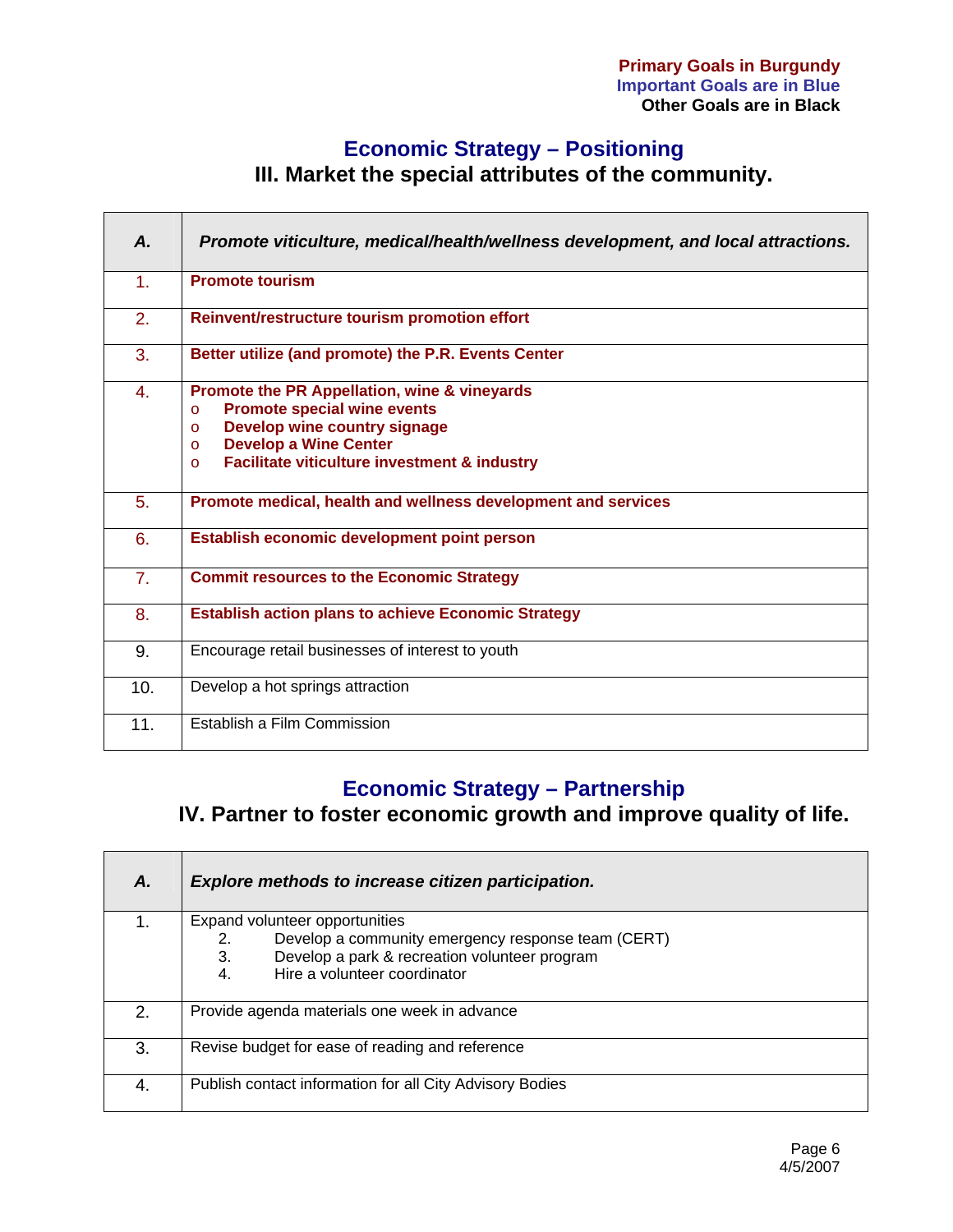## **Economic Strategy – Partnership**

### **IV. Partner to foster economic growth and improve quality of life.**

| В. | Collaborate to achieve objectives.                      |
|----|---------------------------------------------------------|
|    | <b>OTHER</b><br>Complete immigration study<br>$\bullet$ |
|    | Seek new prison development<br>$\bullet$                |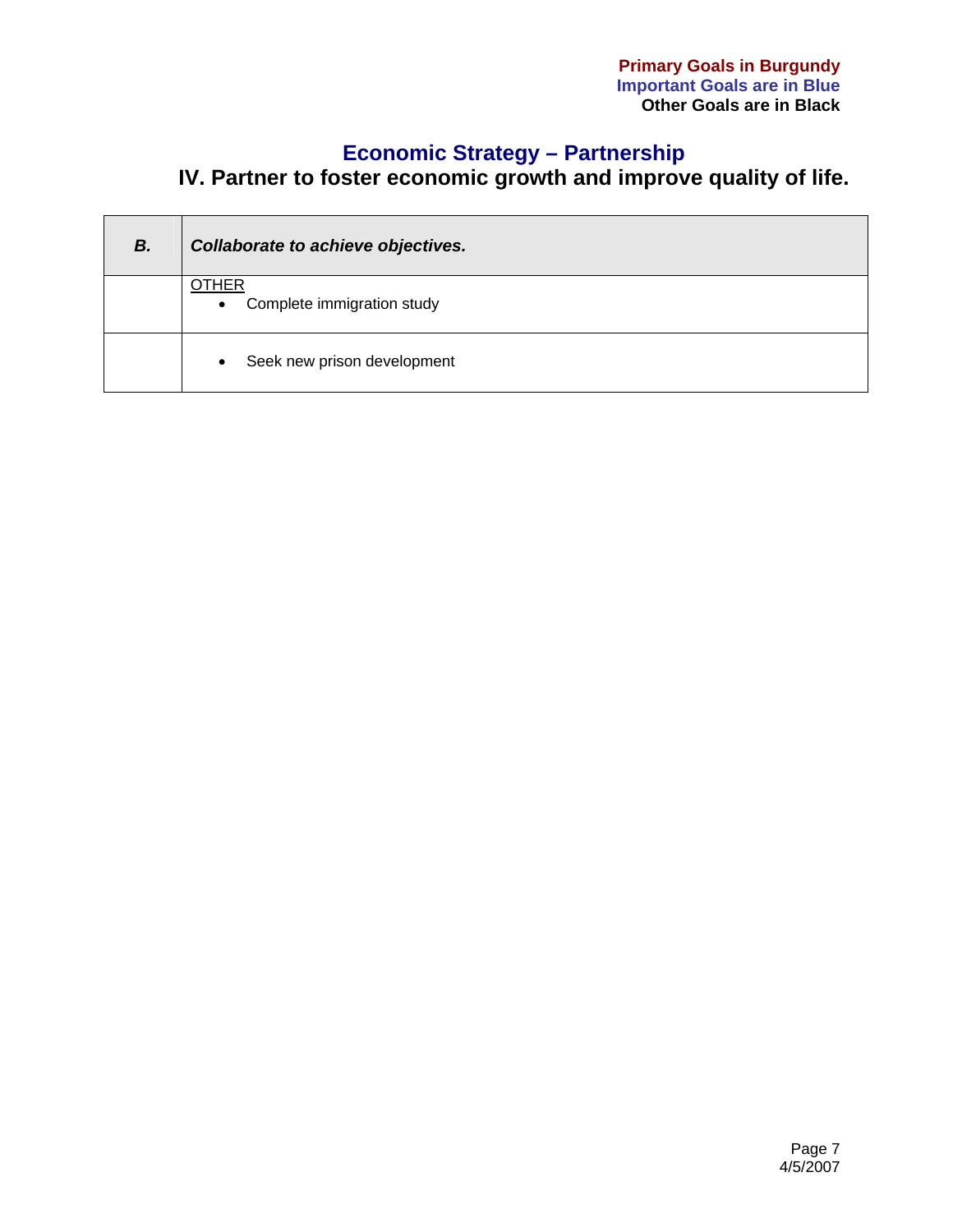# Exhibit D

**Primary Goals in Burgundy Important Goals are in Blue Other Goals are in Black** 



**City of Paso Robles 2008-2011 Goal Setting City Council Scoring Sheet** 

## **Economic Strategy - People**

**I. Develop, increase educational attainment, and skills of people.** 

| Α.             | Support a full range of educational opportunities.                                                                                                                                                                                                                                                                                                                                                                                                                                                                                                                |
|----------------|-------------------------------------------------------------------------------------------------------------------------------------------------------------------------------------------------------------------------------------------------------------------------------------------------------------------------------------------------------------------------------------------------------------------------------------------------------------------------------------------------------------------------------------------------------------------|
| $\mathbf{1}$   | <b>Support local schools.</b>                                                                                                                                                                                                                                                                                                                                                                                                                                                                                                                                     |
|                | <b>Cuesta College:</b><br>۰<br>Aid-Cooperate on development of the Trade & Technology Building<br>$\circ$<br><b>Support creation of a Dental Hygiene Program</b><br>$\circ$<br><b>Encourage expansion of bilingual education</b><br>$\circ$                                                                                                                                                                                                                                                                                                                       |
|                | <b>P.R. Unified School District:</b><br>$\bullet$<br><b>Support upgrade &amp; expansion of High School</b><br>$\circ$<br>Encourage joint development of Trade/Tech Building & Program with Cuesta<br>$\circ$<br><b>College</b><br>Undertake road, frontage and landscape improvements for the Flamson Main<br>$\circ$<br><b>Building project</b><br>Formulate development plan & budget for the joint Montebello School/Park<br>$\circ$<br>site<br>Assure-Include adequate school facility impact mitigation from/by Specific<br>$\Omega$<br><b>Plan projects</b> |
|                | • First Five Commission<br>Aid in development of the proposed Early Care, Education & Family Resource<br>$\circ$<br><b>Center</b><br>Relocate the Library Study Center to the First Five Facility<br>$\circ$                                                                                                                                                                                                                                                                                                                                                      |
| 2.             | <b>Expand-Retain Library, hours, and service.</b>                                                                                                                                                                                                                                                                                                                                                                                                                                                                                                                 |
| 3.             | Work with Cal Poly and the Wine Industry to develop agriculture and viticulture education and<br>information programs                                                                                                                                                                                                                                                                                                                                                                                                                                             |
| $\mathbf{4}$ . | Increase City staff cross-training and education when feasible                                                                                                                                                                                                                                                                                                                                                                                                                                                                                                    |
| 5.             | Increase after school education programs on a cost effective basis                                                                                                                                                                                                                                                                                                                                                                                                                                                                                                |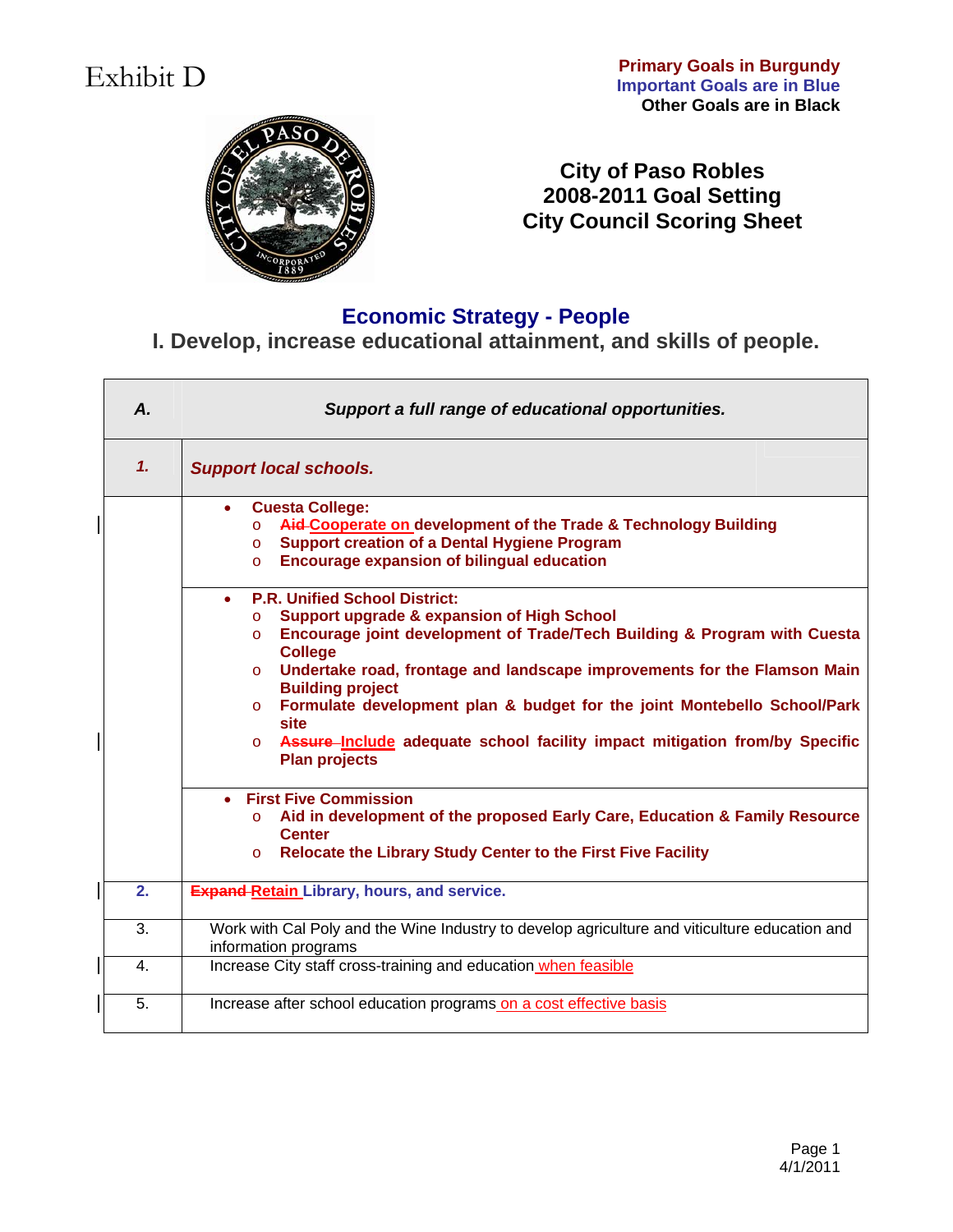| А.             | Implement development policies for greater infrastructure efficiency.                                                                                                                                                                                                                                                       |
|----------------|-----------------------------------------------------------------------------------------------------------------------------------------------------------------------------------------------------------------------------------------------------------------------------------------------------------------------------|
| $\mathbf{1}$ . | Improve transit.                                                                                                                                                                                                                                                                                                            |
|                | Improve maintenance of streets & alleys (fund the Pavement Mgt. Program) as<br>$\bullet$<br>possible. Campaign for reinstatement of State funds                                                                                                                                                                             |
|                | Increase/improve public transit services<br>$\bullet$<br>o Add downtown trolley service<br>o Evaluate lightSupport rail service between PR and SLO                                                                                                                                                                          |
|                | Encourage compact, mixed use & pedestrian oriented development<br>$\bullet$                                                                                                                                                                                                                                                 |
|                | <b>Complete traffic circulation improvement plans:</b><br>$\bullet$<br><b>Creston Road Plan Line,</b><br>$\circ$<br>o HWY 101/46W Intersection,<br>o HWY 46E/Airport Road Intersection,<br>$\circ$ 13 <sup>th</sup> St. Bridge/Freeway Overpass & Access Improvements<br><b>Southern Salinas River Crossing</b><br>$\Omega$ |
| 2.             | Preserve energy and natural resources.                                                                                                                                                                                                                                                                                      |
|                | <b>Complete &amp; implement the Integrated Water Resources Plan</b><br>$\bullet$                                                                                                                                                                                                                                            |
|                | <b>Acquire alternate fuel vehicles</b><br>$\bullet$                                                                                                                                                                                                                                                                         |
|                | Investigate alternatives to generate electricity<br>$\bullet$                                                                                                                                                                                                                                                               |
|                | Develop "green" building standards (LEED)<br>$\bullet$                                                                                                                                                                                                                                                                      |
|                | Form an Energy Conservation Task Force<br>$\bullet$<br>Perform energy audits<br>$\circ$<br>Encourage solar power<br>$\circ$<br>Encourage energy efficiency<br>$\circ$<br><b>Adopt US Council of Mayors' Climate Protection Agreement</b><br>$\Theta$                                                                        |
|                | Establish an in-town hazardous waste depository<br>$\bullet$                                                                                                                                                                                                                                                                |
|                | Beautify Hwy 101 Corridor (comment: this has been pre-empted by CalTrans)                                                                                                                                                                                                                                                   |
|                | <b>Expand-Develop volunteer litter control programs</b><br>$\bullet$                                                                                                                                                                                                                                                        |
| 3.             | Develop a technology utility master plan (example - fiber optic cable system)                                                                                                                                                                                                                                               |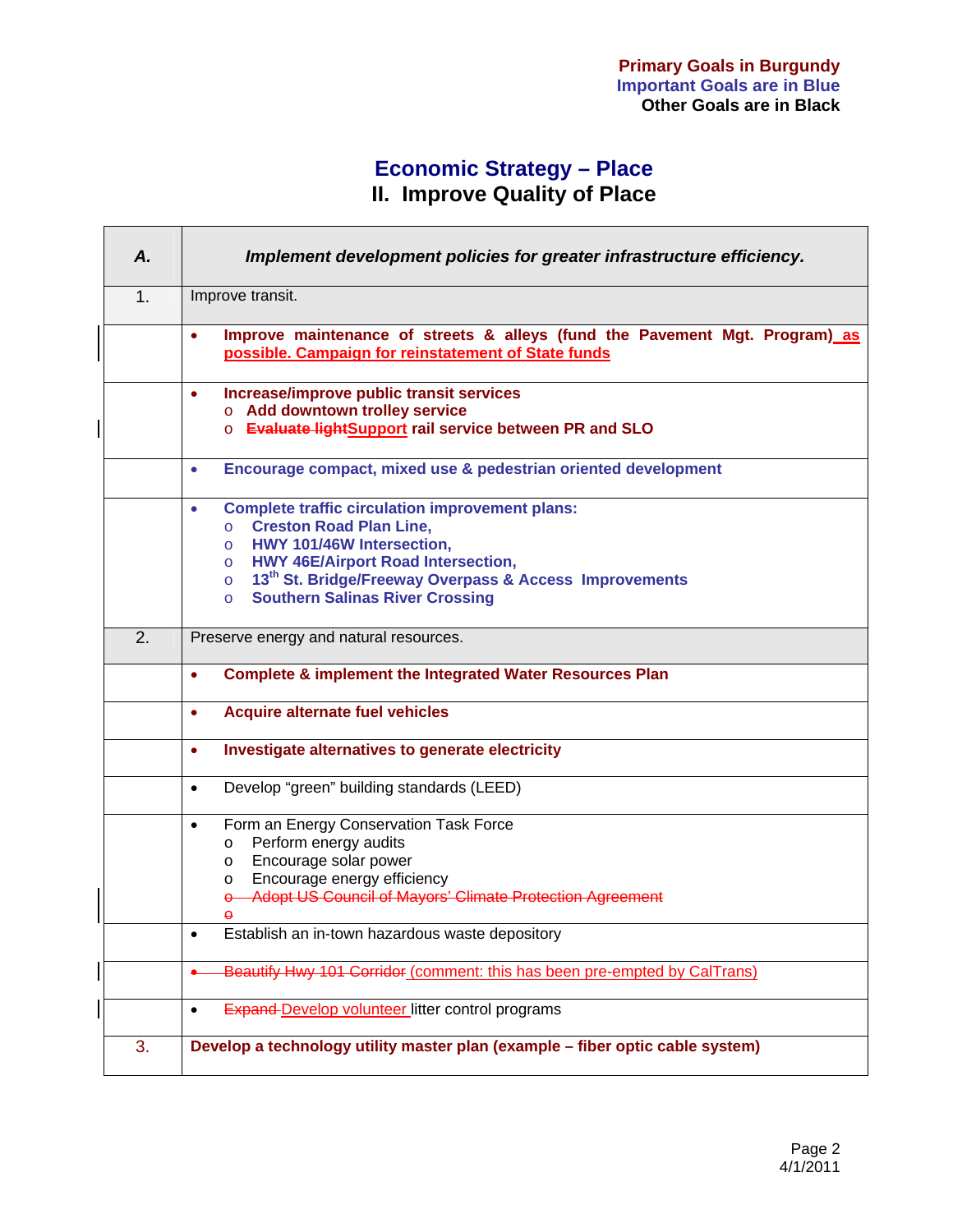| В.         | Develop distinctive design standards.                                                                                                                                                                                                                                                                                                                                                    |
|------------|------------------------------------------------------------------------------------------------------------------------------------------------------------------------------------------------------------------------------------------------------------------------------------------------------------------------------------------------------------------------------------------|
| 1.         | Achieve design excellence.                                                                                                                                                                                                                                                                                                                                                               |
|            | <b>Complete Chandler Ranch Area Specific Plan (CRASP) &amp; Olsen/Beechwood Specific</b><br>Plans (OBSP), Gateway Standards, and Purple Belt Plan                                                                                                                                                                                                                                        |
|            | Revise development & zoning regulations into a form-based code                                                                                                                                                                                                                                                                                                                           |
|            | Complete the 4 <sup>th</sup> Street Master Plan when feasible                                                                                                                                                                                                                                                                                                                            |
|            | <b>Streamline permit process</b><br>$\bullet$                                                                                                                                                                                                                                                                                                                                            |
|            | Create infill development design standards                                                                                                                                                                                                                                                                                                                                               |
|            | Develop Historic Resources inventory and preservation plan                                                                                                                                                                                                                                                                                                                               |
|            | Establish an Architectural Review Commission                                                                                                                                                                                                                                                                                                                                             |
| C.         | <b>Stimulate Investment in Strategic Areas</b>                                                                                                                                                                                                                                                                                                                                           |
| 1.         | Look for low cast alternatives to expand parking availability                                                                                                                                                                                                                                                                                                                            |
| $\ddagger$ | Improve and expand the Town Centre                                                                                                                                                                                                                                                                                                                                                       |
|            | <b>Prepare a Town Centre Expansion/Revitalization Plan</b><br>e Complete Salinas River Corridor Conceptual Plan<br>⊖ Partner with PREC to master plan Event Center facilities<br>e Master Plan City, Robbins & Pioneer Parks<br>e Master Plan Museums<br>e Replace/expand City Park restrooms<br>e Expand the Redevelopment area<br>e Establish Downtown gateway markers (example: arch) |
|            | <b>Complete and implement Downtown Parking &amp; Circulation Plan</b><br><b>E</b> Acquire land for expanded parking                                                                                                                                                                                                                                                                      |
|            | <b>Design and develop a new City Hall</b>                                                                                                                                                                                                                                                                                                                                                |
|            | Complete Carnegie and Parking Lot repairs                                                                                                                                                                                                                                                                                                                                                |
|            | <b>Develop Performing Arts Center Plan</b>                                                                                                                                                                                                                                                                                                                                               |
|            | Acquire/use the Fox Theatre (for performing arts)                                                                                                                                                                                                                                                                                                                                        |
|            | Develop a Spring Street Master Plan                                                                                                                                                                                                                                                                                                                                                      |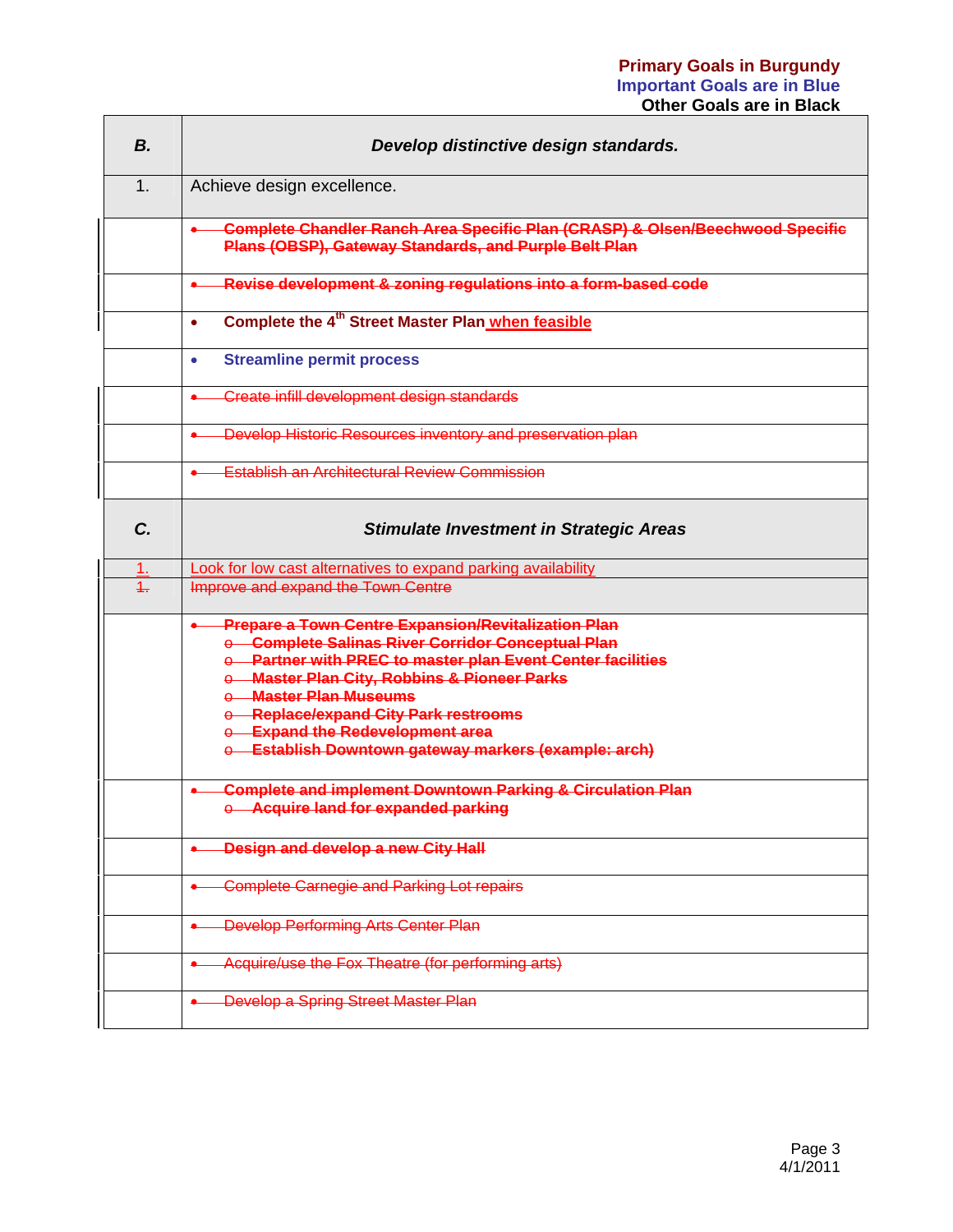# **Economic Strategy – Place**

**II. Improve Quality of Place** 

| C.             | <b>Stimulate Investment in Strategic Areas (continued)</b>                                                                                                                                       |
|----------------|--------------------------------------------------------------------------------------------------------------------------------------------------------------------------------------------------|
| 2.             | <b>Update the Economic Development Strategy</b>                                                                                                                                                  |
| $\overline{2}$ | <b>Revitalize Uptown.</b>                                                                                                                                                                        |
|                | <b>Prepare Uptown Plan</b>                                                                                                                                                                       |
| 3.             | <b>Develop the Airport</b>                                                                                                                                                                       |
|                | <b>Prepare a Business Plan</b><br>$\bullet$                                                                                                                                                      |
|                | Improve and expand infrastructure<br>$\bullet$                                                                                                                                                   |
|                | Develop gateway & entrance enhancement plan<br>$\bullet$                                                                                                                                         |
|                | Prepare industrial and aviation development sites<br>$\bullet$                                                                                                                                   |
|                | Improve/expand general aviation, commercial & visitor service<br>$\bullet$                                                                                                                       |
|                | Hire an individual to promote development<br>$\bullet$                                                                                                                                           |
| D.             | <b>Increase Housing</b>                                                                                                                                                                          |
| 1.             | Develop housing development incentive programs                                                                                                                                                   |
| $\ddagger$     | <b>Prepare a comprehensive Housing Strategy</b>                                                                                                                                                  |
| 2.             | Develop workforce & farm worker housing development incentive programs                                                                                                                           |
| E.             | Provide safe & sustainable community environ & services                                                                                                                                          |
| 1.             | Maintain and improve public safety                                                                                                                                                               |
|                | <b>Complete Implementation of the Emergency Services Growth Management Plan</b>                                                                                                                  |
|                | Maintain police staffing at 1.4-1.6 officers per 1,000 residents the best ratio of<br>$\bullet$<br>personnel per 1,000 population as resources allow within overall context of city<br>services. |
|                | Conduct disaster preparedness workshops as plans develop                                                                                                                                         |
|                | <b>Enhance Code Enforcement Program</b><br>$\bullet$                                                                                                                                             |
|                | <b>Continue clearing the Salinas River</b><br>$\bullet$                                                                                                                                          |
|                | Provide regular disaster preparedness workshops<br>$\bullet$                                                                                                                                     |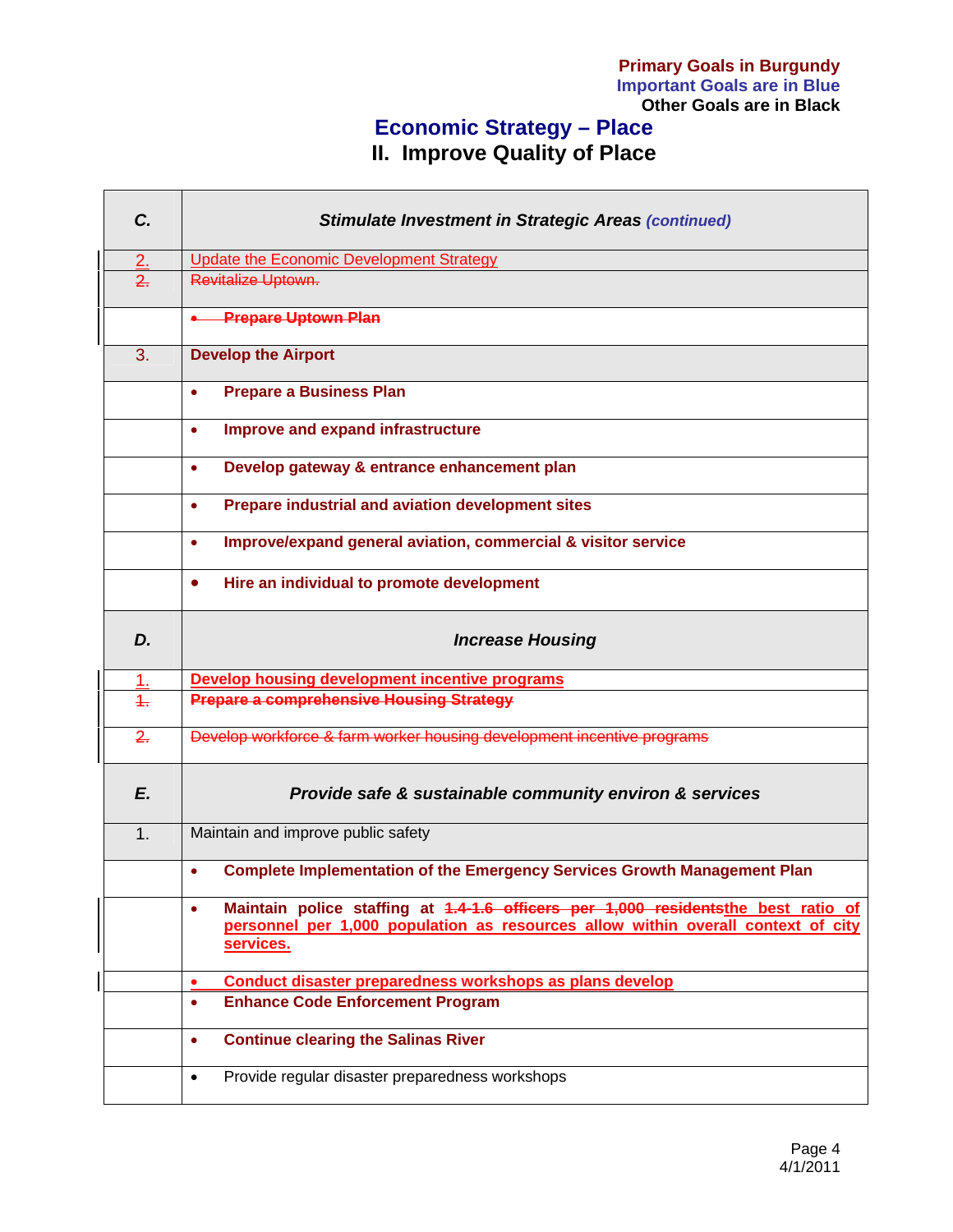| Expand recreation opportunities    |
|------------------------------------|
| <b>Upgrade the Municipal Pool</b>  |
| <b>Plan for an Aquatics Center</b> |

| E. | Provide safe & sustainable community environ & services (cont')                                                                                                                                                                                                      |
|----|----------------------------------------------------------------------------------------------------------------------------------------------------------------------------------------------------------------------------------------------------------------------|
| 2. | Expand recreation opportunities (continued)                                                                                                                                                                                                                          |
|    | Implement another phase of the Sherwood Park Master Plan when feasible<br>$\bullet$                                                                                                                                                                                  |
|    | Improve and expand trails when feasible<br>$\bullet$                                                                                                                                                                                                                 |
|    | <b>Enhance Centennial Park Teen Room</b>                                                                                                                                                                                                                             |
|    | <b>Expand Senior Services</b>                                                                                                                                                                                                                                        |
|    | Add tennis courts when feasible<br>$\bullet$                                                                                                                                                                                                                         |
|    | <b>Add play fields</b>                                                                                                                                                                                                                                               |
|    | Establish a dog park with the private sector<br>$\bullet$                                                                                                                                                                                                            |
|    | Reduce Realign youth sport feessports programs and fee structure<br>$\bullet$                                                                                                                                                                                        |
|    | Address needs of disabled and other underserved populations as feasible<br>$\bullet$                                                                                                                                                                                 |
|    | Place historic merry-go-round                                                                                                                                                                                                                                        |
|    | Develop pocket parks                                                                                                                                                                                                                                                 |
| 3. | <b>Maintain fiscal neutrality and stability</b>                                                                                                                                                                                                                      |
|    | <b>Implement the Information System Strategic Plan</b><br>$\bullet$<br>o Replace Finance system<br>$\circ$ Expand GIS applications<br>o Implement e-commerce<br>$\circ$ Enhance web site<br>$\circ$ Deploy mobile data computers<br>o Digitize City records/archives |
|    | Develop sufficient City staff, succession, and compensation<br>$\bullet$                                                                                                                                                                                             |
|    | Promote bond measure for civic improvements<br>$\bullet$                                                                                                                                                                                                             |
|    | Expand City facility & infrastructure maintenance capacity<br>$\bullet$                                                                                                                                                                                              |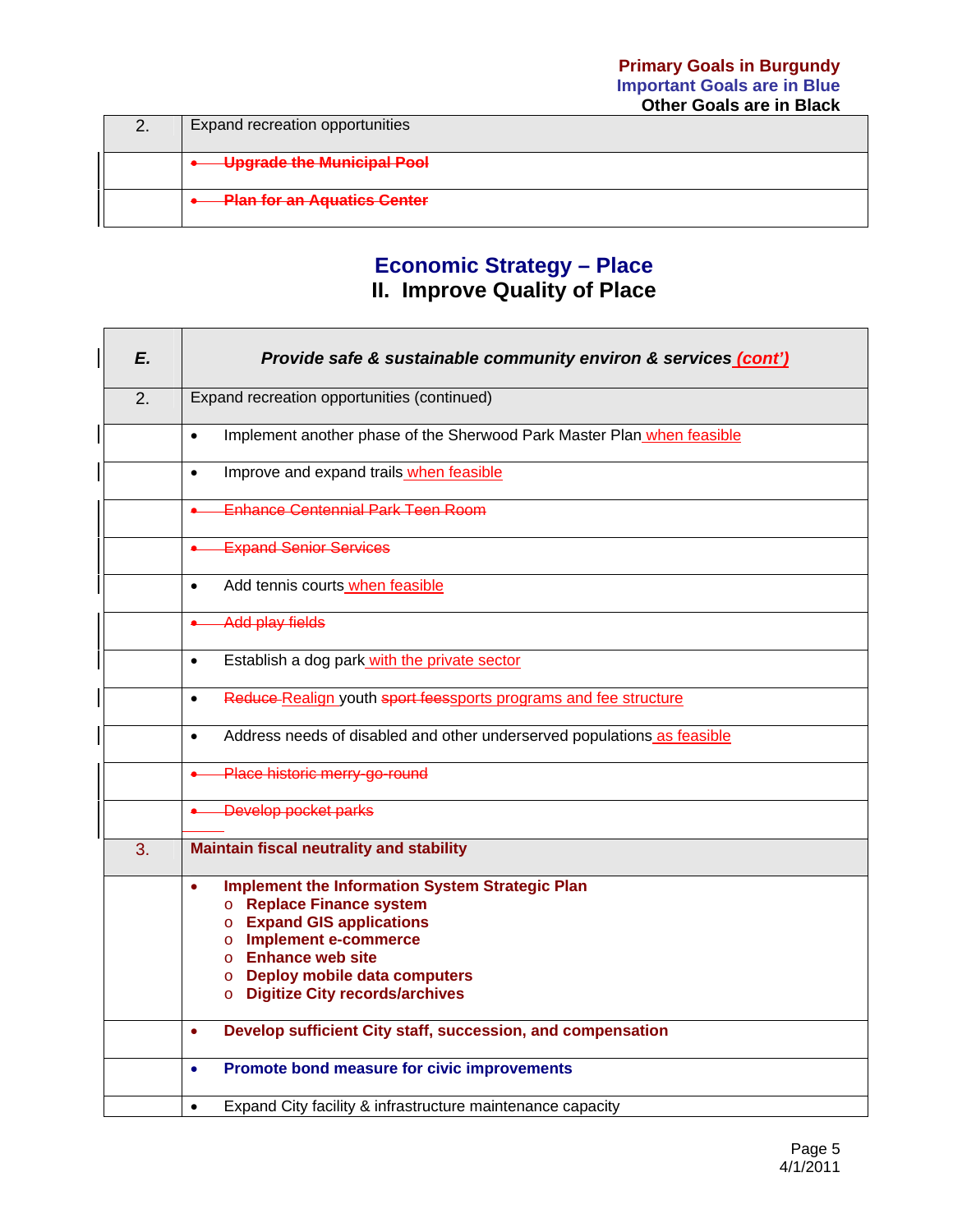|  | Install wireless, digital water meters City-wide |
|--|--------------------------------------------------|
|  | Develop funding for special event support        |
|  |                                                  |

### **Economic Strategy – Positioning III. Market the special attributes of the community.**

| Α.            | Promote viticulture, medical/health/wellness development, and local attractions.                                                                                                                                                                                                 |
|---------------|----------------------------------------------------------------------------------------------------------------------------------------------------------------------------------------------------------------------------------------------------------------------------------|
| $\mathbf 1$ . | <b>Promote tourism</b>                                                                                                                                                                                                                                                           |
| 2.            | Reinvent/restructure tourism promotion effort Maintain and expand tourism effort as<br>financially feasible.                                                                                                                                                                     |
| 3.            | Support efforts to Better-utilize (and promote) the P.R. Events Center                                                                                                                                                                                                           |
| 4.            | Promote the PR Appellation, wine & vineyards<br><b>Promote Encourage special wine events</b><br>$\circ$<br>Develop wine country signage<br>$\Omega$<br><b>Develop a Wine Center</b><br>$\Omega$<br><b>Facilitate Encourage viticulture investment &amp; industry</b><br>$\Omega$ |
| 5.            | Promote Support medical, health and wellness development and services                                                                                                                                                                                                            |
| $6 -$         | Establish economic development point person                                                                                                                                                                                                                                      |
| 7.            | <b>Commit resources to the Economic Strategy</b>                                                                                                                                                                                                                                 |
| 8.            | <b>Establish-Contingency action-plans to achieve updated Economic Strategy</b>                                                                                                                                                                                                   |
| 9.            | Encourage retail businesses of interest to youth                                                                                                                                                                                                                                 |
| 10.           | <b>Develop-Encourage a hot springs attraction</b>                                                                                                                                                                                                                                |
| 11.           | Establish a Film Commission                                                                                                                                                                                                                                                      |

# **Economic Strategy – Partnership**

**IV. Partner to foster economic growth and improve quality of life.** 

| А. | Explore methods to increase citizen participation.  |
|----|-----------------------------------------------------|
|    | Expand volunteer opportunities                      |
|    | Develop a community emergency response team (CERT)  |
|    | Develop a park & recreation volunteer program<br>3. |
|    | Hire-Assign a volunteer coordinator                 |

 $\overline{\phantom{a}}$